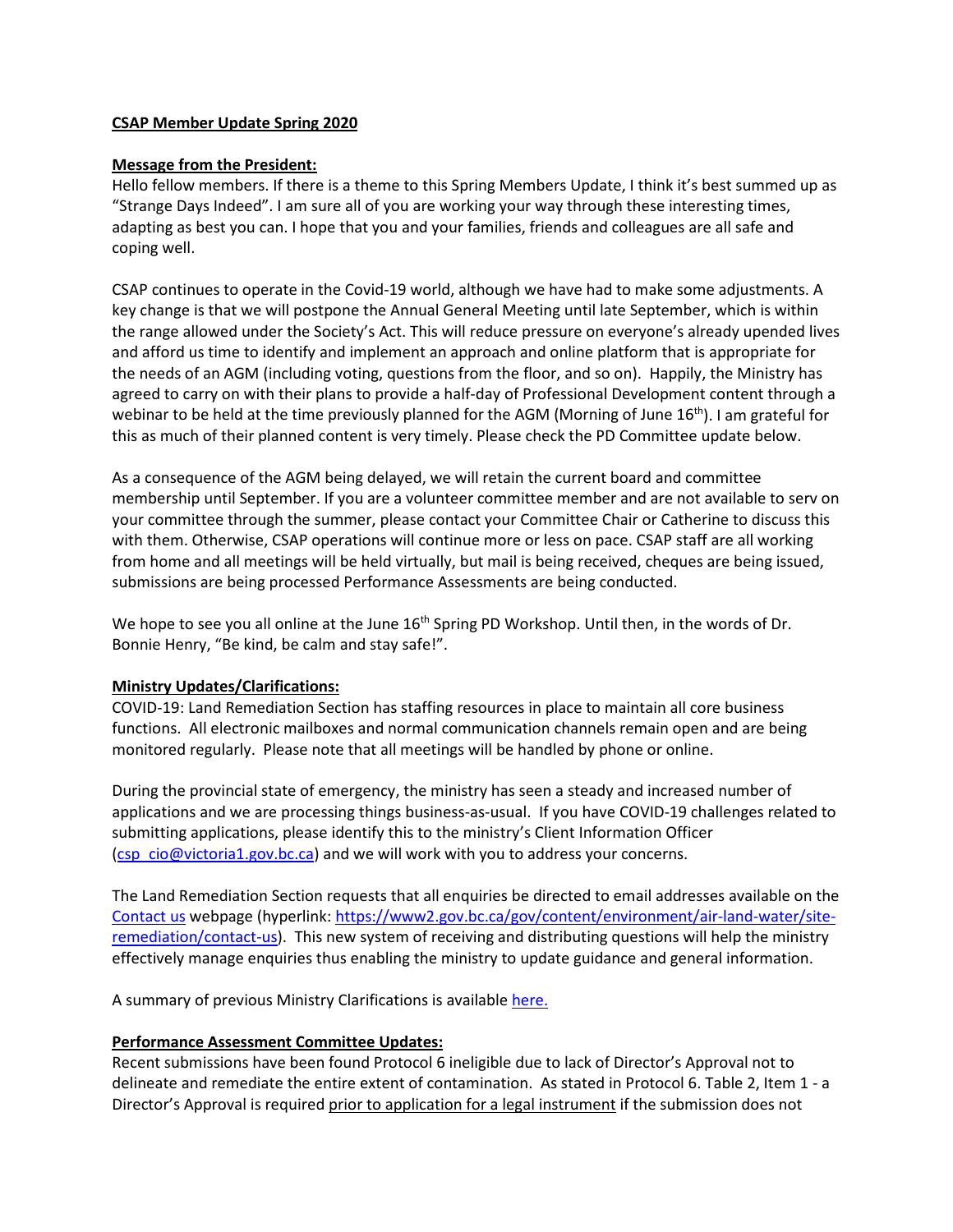include the entire area of contamination, including contamination at the source parcel and contamination which has migrated from that parcel to a neighboring parcel or parcels. The requirement for a Director's Approval not to delineate and remediate the entire extent of contamination includes all neighboring parcels affected by migrating contaminants, including those that do not fall within provincial jurisdiction.

### **Lessons Learned**

A recurring lesson learned from performance assessments involves technical reports submitted for legal instrument applications which are limited to the most recent environmental investigation and remediation information, with historical reporting provided in appendices. Environmental work to achieve site closure often requires many years, if not decades, to complete and many previous reports and related documents, possibly by multiple consultants and regulators may have been prepared for the site. While it is recognized that the effort required to consolidate the historical reporting with the current investigations and remediation may be significant, it is necessary to provide context and rationale for the technical work undertaken for identification of APECs and PCOCs, delineation of COCs and remediation to achieve numerical and/or risk-based standards.

Site investigation reports, remediation plans and confirmation of remediation reports submitted for legal instrument application are the source documents relied upon for assessment of site conditions and reviewed in a performance assessment. These documents are expected to be comprehensive and therefore to list, review, summarize and interpret all relevant current and historical site investigation and remediation data and documentation for a site and surrounding lands. The requirement for comprehensive reporting of site investigations and remediation is outlined in ENV's Technical Guidance 11. Guidance for a Stage 2 Preliminary Site Investigation and Detailed Site Investigation and CSAP's Practice Guidelines.

# **Detailed & Administrative Screening Committee Updates:**

Our most recent webinar "Lessons Learned and More" was a great success. Focusing on reviewing recent preliminary and detailed screening issues and reminders, we broke a record for most attended CSAP webinar. We note that the software we used had a limit of 100 participants, unknown to us, and some of you may not have been able to log in. Should you have missed this webinar please view at [https://csapsociety.bc.ca/members/pd-webinars/.](https://csapsociety.bc.ca/members/pd-webinars/)

# **Governance Committee Updates:**

The governance committee has been working on the following:

- A Risk Analysis, categorizing and cataloging events which could present a risk to the Society and how to mitigate them.
- Review of amendments proposed by the Membership and Discipline Committees to Bylaws to further align with the Professional Reliance Act.
- Review of proposed amendments to Membership Guidelines.

#### **Technical Review Committee Updates:**

Thank you to APs who responded to the Technical Review Committees survey about regional background concentrations in soil – we received 37 responses!

Background: From December to February 2020, a number of Approved Professionals (APs) identified to CSAP that they were seeing issues with arsenic in soil as a result of the Stage 10 Amendments to the CSR. CSAP communicated these concerns to the BC Ministry of Environment and Climate Change Strategy and they asked CSAP to collect more information about the issues to document concerns more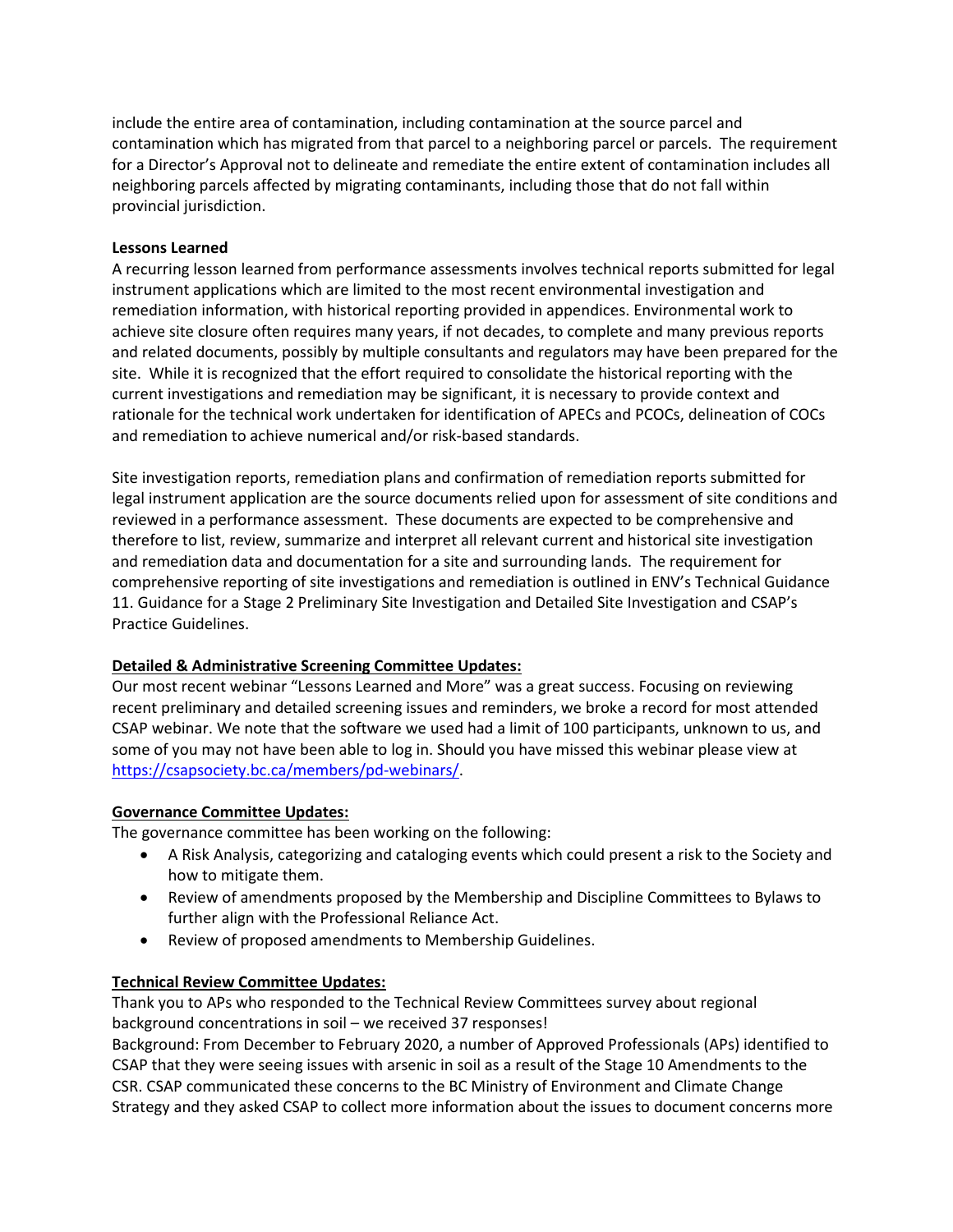thoroughly. The TRC collected more information through a member's survey that asked questions about: location, cost implications, effect on schedules, etc. The results of this survey have been shared with ENV and are posted for AP[s here.](http://csapsociety.bc.ca/wp-content/uploads/CSAP-Arsenic-Soil-Summary-for-Distribution.pdf)

Many TRC projects have deliverables that are posted online for easy access. Start browsing using the following link: [https://csapsociety.bc.ca/members/professional-development/technical-studies/.](https://csapsociety.bc.ca/members/professional-development/technical-studies/)

## **Membership Committee Updates:**

- 34 members have renewed their CSAP membership effective January 1, 2020. The committee would like to remind all members of the importance of providing a clear and complete record of continuing professional development (CPD) hours using the CPD online tracking tool, available on the CSAP website members portal, in order to streamline the renewal review process. Thank you.
- Congratulations to the following candidates who have successfully completed the CSAP experience Review and Examination process, and have been appointed to the Roster on January 25th, 2020.

## **Numerical Standards Approved Professionals:**

- Darlene Atkinson
- Lindsay Beaton
- Paul Gardner
- Brent Olson

## **Risk Assessment Approved Professionals:**

- Albert Loveridge
- The committee is completing updates to the Membership Guidelines which are intended to be released later summer, the most current guidelines (January 2020) are posted on the CSAP website.

#### **Important Dates**

Membership Fees Due – June 9, 2020 Examination Application Deadline (new candidates) – June 5, 2020 Examination Application Deadline (Members) – Sep 6, 2020 Exam Development Workshop – Sep 15 -22 Examinations:

- Technical (Numeric) Nov 3, 2020
- Regulatory Nov 4, 2020
- Risk Assessment Nov 5, 2020

# **Professional Development Committee Updates:**

#### **Spring PD Workshop**

#### **9 AM to Noon, June 16, 2020**

This year we are going "virtual!" Mark your calendars for CSAP's first annual Spring PD Workshop to be held *on your computer* at **9 AM** on *Tuesday AM, June 16, 2020*. We'll be focusing on *updates from the ministry,* including presentations from *the Director,* and presentations on the new *Site Identification*  and *Soil Relocation* processes, and ministry application processes. And we'll get an update from the CSAP Technical Review Committee on their latest projects. So look for a meeting invite from CSAP in the near future. And we'll see you there (virtually and socially distanced)!!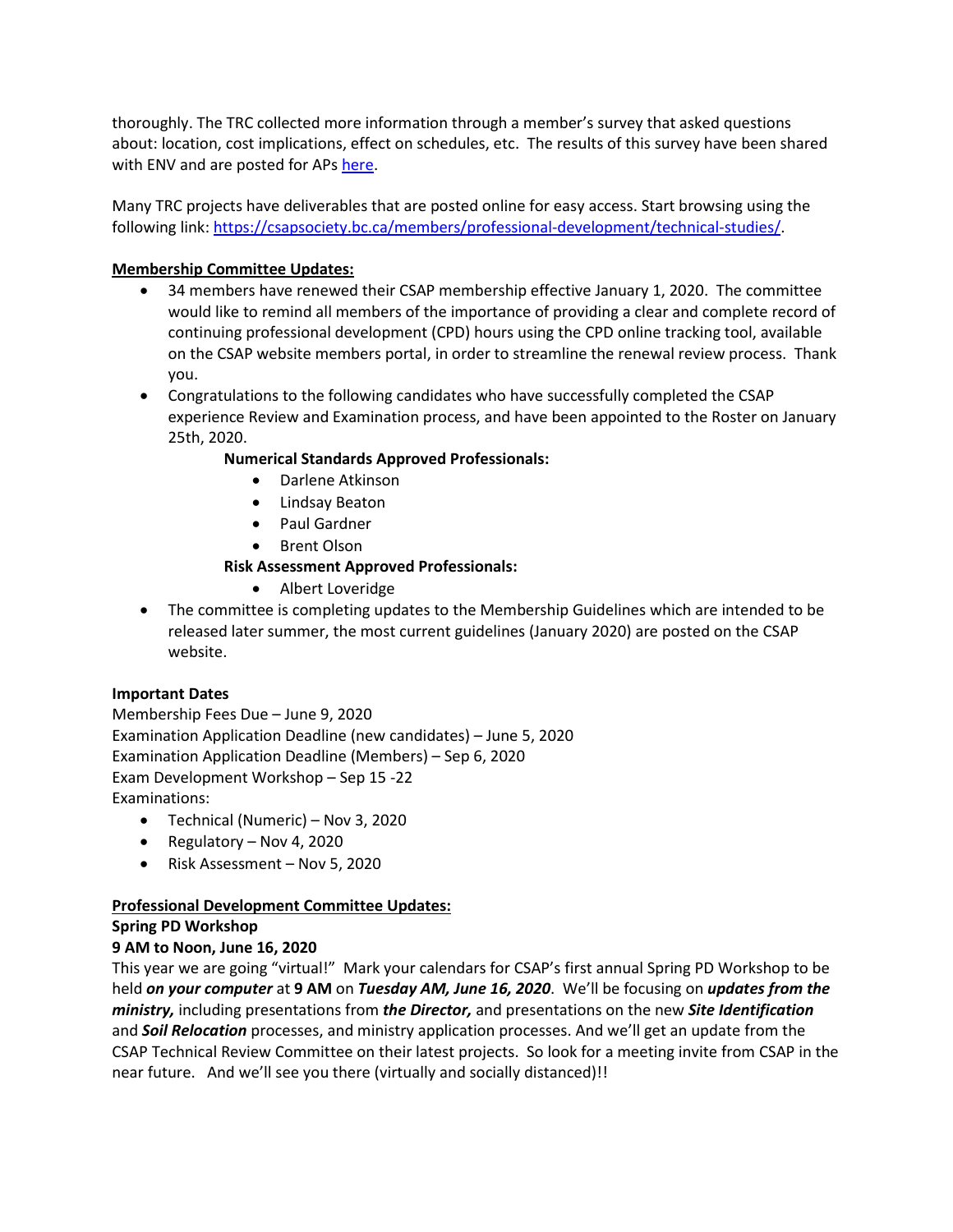### **Professional Development Opportunities**

We (thanks to Travis Deeter) are keeping track of relevant on-line events and training opportunities that you may find of interest. Now is a great time to learn remotely! Our plan is to issue quarterly summaries of these opportunities straight to your inbox.

## **Webinars**

*We hope that you enjoyed the recent webinar on:*

### *"Lessons Learned and More" on*

- Performance Assessments
- Preliminary Screening
- Detailed Screening
- Summary of Site Conditions New Annotations
- Schedule C How to present local background and site specific standards

Special thanks to Bob Symington, Anna Popova, Eva Gerencher, Tara Kennedy, and Erin Robson! And if you've missed the webinar, no problem! Simply go to our website and view the recording, as well as these other great topics!<https://csapsociety.bc.ca/members/pd-webinars/> If you have an idea for a webinar, please send it along to CSAP!

#### **Other News**

Ever wonder which ENV technical guidance and protocols make reference to soil vapour? To petroleum hydrocarbons? We are making progress on a searchable database of ENV documents that will allow you to get the answers. We're almost there with a simple system that is being tested now by the PD Committee! Here is the latest:

#### *"This is so great!" - ER*

We'll keep you posted once we're ready to release.

And what about the Submission Manager? We are close to having a new version ready to go – we'll let you know when it's ready to use.

#### **Industry Events**

Contaminant Vapor Migration and Intrusion – [Northwest Environmental Training Center \(NWETC\)](https://nwetc.org/course-catalog/vaqm-401-may-5-6-2020)

- May 5-6, 2020
- $\bullet$  8hr/day, \$645
- Overview of vapor intrusion, investigation techniques, risk assessment and remediation options

#### [Web Series Environmental Bioremediation –](https://www.epictraining.ca/webinar/16563/online/web-series-environmental-bioremediation) EPIC Training

- May 25-28, 2020
- 2hr/day, \$560
- Looks at Microbial biodegradation, in-situ cleanup of soil and groundwater, and ex-situ remediation of soil

Contaminant Vapor Migration and Intrusion – [Northwest Environmental Training Center \(NWETC\)](https://nwetc.org/course-catalog/neg-350-june-16-17-2020)

- June 16-17, 2020
- 8hr/day, \$645
- How to turn conflict negotiations into positive and collaborative problem-solving

Contamination Seminars – [Clean-Up Information \(CLU-IN\)](https://clu-in.org/live/)